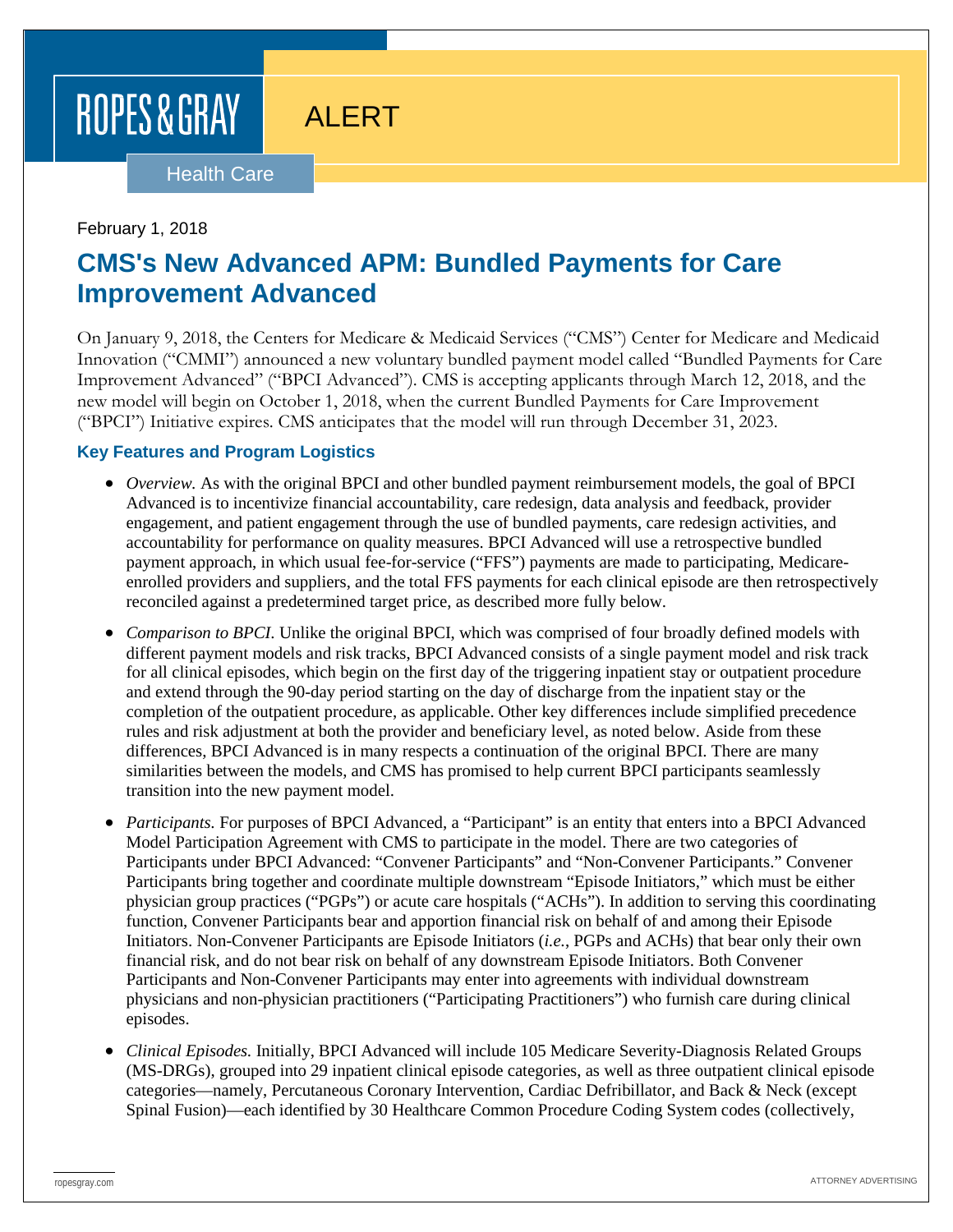### ROPES&GRAY

ALERT | 2

"Clinical Episodes"). Participants may elect to be held accountable for any of the 29 inpatient and three outpatient Clinical Episodes included in the model, but will not be allowed to add or drop Clinical Episodes except as expressly permitted by CMS.

- *Reconciliation and Gainsharing.* CMS will conduct semi-annual reconciliation against prospectively determined Clinical Episode-specific target prices, adjusted by CMS based on the Participant's actual patient case mix, to calculate the final target price (the "Target Price"). If, during the semi-annual reconciliation process, all non-excluded Medicare FFS expenditures for a Clinical Episode for which the Participant has opted in are less than the final Target Price for that Clinical Episode, a positive reconciliation amount results. (By contrast, if all non-excluded Medicare FFS expenditures for a Clinical Episode are greater than the final Target Price, this results in a negative reconciliation amount.) CMS nets reconciliation amounts across all Clinical Episodes attributed to each Episode Initiator to calculate a total reconciliation amount, which CMS then adjusts according to certain pre-defined quality criteria (as described below). For Convener Participants, CMS nets the quality-adjusted reconciliation amounts across all of the Participant's Episode Initiators to calculate either the "Net Payment Reconciliation Amount" ("NPRA") (if positive) or a "Repayment Amount" (if negative). These reconciliation payments, both to Participants from CMS, and from Participants to CMS, are capped at +/-20% of the volume-weighted sum of the final Target Prices across all Clinical Episodes netted for each Episode Initiator within the Performance Period. Participants may also enter into financial arrangements with "NPRA Sharing Partners" (such as Participating Practitioners, PGPs, ACHs, and Accountable Care Organizations) to share NPRAs or to apportion the responsibility for Repayment amounts, subject to a cap set at 50% of the total Medicare FFS expenditures included in Clinical Episodes attributed to the Participant for which the NPRA or Repayment Amount was calculated. This limitation on financial arrangements with NPRA Sharing Partners (which we describe using the CMS language from the Request for Applications) has prompted questions in the industry and will be an area for further analysis and clarification.
- *Quality Measures and MACRA*. As noted above, CMS will adjust the total reconciliation amounts to reflect an Episode Initiator-specific "Composite Quality Score" ("CQS"), which CMS will calculate based on the Episode Initiator's scores on the applicable set of quality measures. While CMS may adjust the specific set of quality measures on an annual basis, the measures will include both process (*e.g.*, advance care plan) and outcome (*e.g.*, all-cause hospital readmissions) measures. For the first two model years, the amount by which a reconciliation amount may be adjusted based on the CQS is capped at 10 percent. In light of this qualityadjusted payment methodology and other features of BPCI Advanced (including more than nominal risksharing by Participants and required use of Certified Electronic Health Record Technology), CMS anticipates that BPCI Advanced will qualify as an Advanced Alternative Payment Model under the Medicare Access and Chip Reauthorization Act of 2015 ("MACRA").
- *Fraud and Abuse Waivers.* As with BPCI, CMS anticipates that fraud and abuse waivers will be issued pursuant to the Secretary's authority under Section 1115A of the Social Security Act, 42 U.S.C. § 1315a. As of this writing, however, no such waivers have been issued.

### **Additional Details and Frequently Asked Questions**

On January 30, 2018, CMS held an "Open Door Forum" to answer questions about the BPCI Advanced program and the application process. CMS solicited questions in advance of the event and received more than 600 submissions. According to CMS, the six most frequently asked questions were as follows:

1. **Question:** Regarding the overlap with CJR, who gets "precedence"—a CJR participant hospital or a PGP participating in BPCI Advanced?

Context: The Comprehensive Care for Joint Replacement ("CJR") model tests bundled payments and quality measurement for episodes of care associated with lower extremity joint replacements ("LEJRs")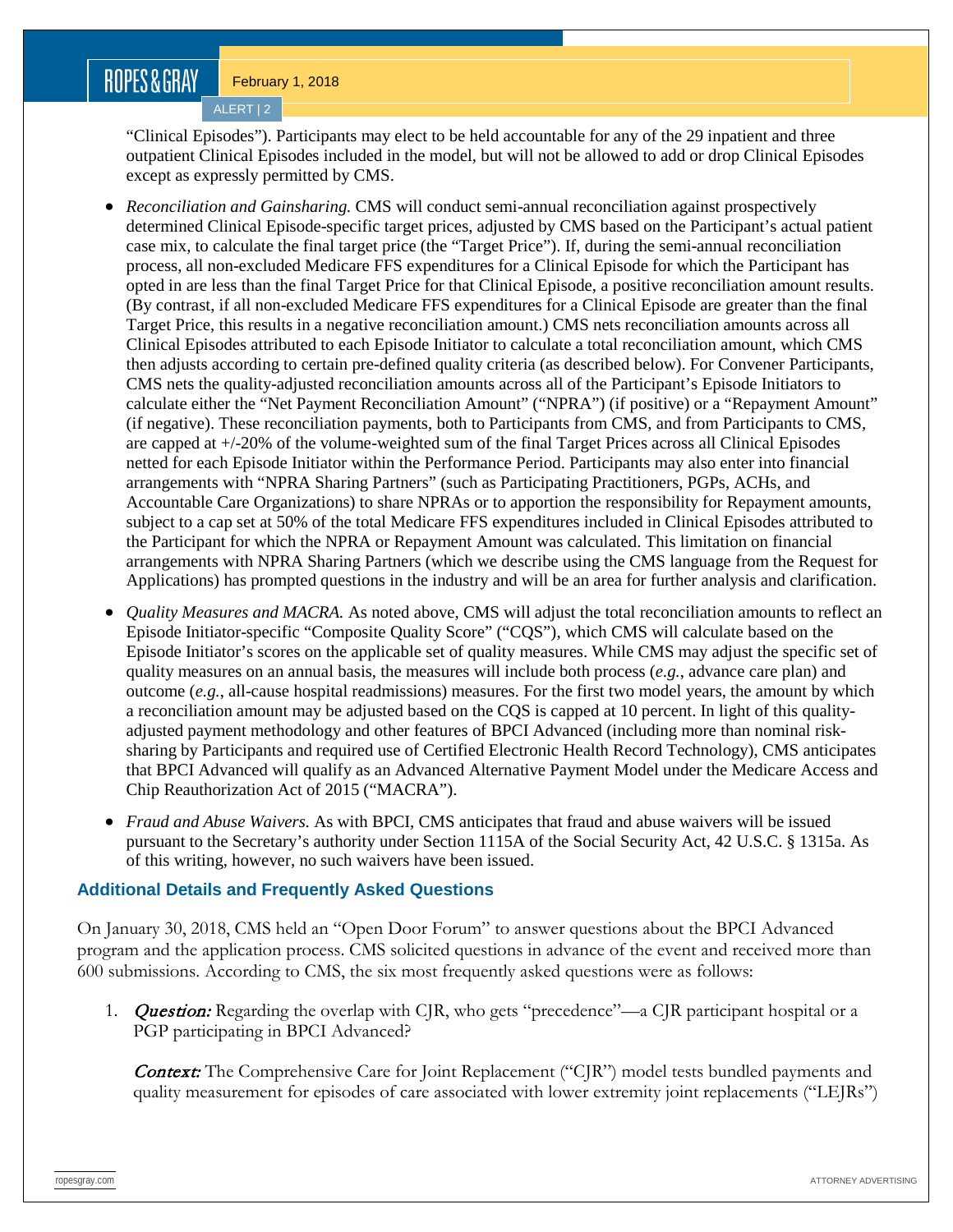## ROPES & GRAY

February 1, 2018

ALERT | 3

(*i.e.*, hip and knee replacements). Under BPCI Advanced, Clinical Episodes will be attributed at the Episode Initiator ("EI") level. The hierarchy for attribution of a Clinical Episode among different types of EIs in BPCI Advanced is as follows, in descending order of precedence: (1) the PGP that submits a claim that includes the National Provider Identifier (NPI) for the attending physician; (2) the PGP that submits a claim that includes the NPI of the operating physician; and (3) the ACH where the services that triggered the Clinical Episode were furnished. There are no time-based precedence rules under BPCI Advanced (*i.e.*, a PGP that becomes a Participant on October 1, 2018, when the model begins, will not automatically have precedence over a PGP that becomes a Participant at a later date).

**Answer:** Notwithstanding the hierarchy of attribution described above, with respect to an LEJR Episode of Care, a CJR participant hospital in one of the 34 mandatory Metropolitan Statistical Area ("MSAs"), or a hospital in one of the 33 voluntary MSAs that "opts in" by the deadline of January 31, 2018 in accordance with the applicable CJR rules, will have precedence over a PGP participating in BPCI Advanced. (For all other 31 Clinical Episodes, a PGP will have precedence over a CJR participant hospital that is also participating in BPCI Advanced for those Clinical Episodes.) Between now and September 30, 2018, when the original BPCI is scheduled to end, clinical episodes in the original BPCI will continue to have precedence over CJR clinical episodes. Hospitals currently participating in original BPCI that are located in a mandatory MSA will become CJR participant hospitals as of October 1, once BPCI ends. Those hospitals still have the option of applying to participate in BPCI Advanced for the other 31 Clinical Episodes.

2. **Question:** When will the BPCI Advanced pricing methodology be available?

**Answer:** CMS is planning to release the Target Price specifications "in the next few weeks."

3. **Question:** If I submit an application, am I obligated to participate in BPCI Advanced?

**Answer:** No. Application submission does not obligate an organization to participate in BPCI Advanced. Likewise, submission of an application does not guarantee that applicants will be selected for participation. A signed and executed BPCI Advanced Model Participation Agreement with CMS is required to participate in the model. CMS will not execute an agreement until applications have been reviewed and applicants have passed multiple levels of program integrity and law enforcement screening.

4. Question: Why isn't there a "Model 3" (*i.e.*, involving episodes of care triggered by post-acute care services) under BPCI Advanced?

**Answer:** According to CMS, the BPCI Advanced model was developed using lessons learned and successes of original BPCI. CMS wanted to provide prospective Target Prices, add a risk-adjustment component, and make the model an Advanced APM by tying payments to quality. CMS also wanted model pricing to recognize, and not penalize, the efficiency achievements of current BPCI awardees. Incorporating all of these features into a pricing approach that included post-acute care providers as Episode Initiators proved too challenging.

5. *Question:* Can you please clarify . . . about Gainsharing/NPRA Shared Payments?

**Answer:** CMS is currently limited in its ability to respond to the many questions it received around gainsharing. CMS has requested fraud and abuse waivers for BPCI Advanced; if issued, CMS expects